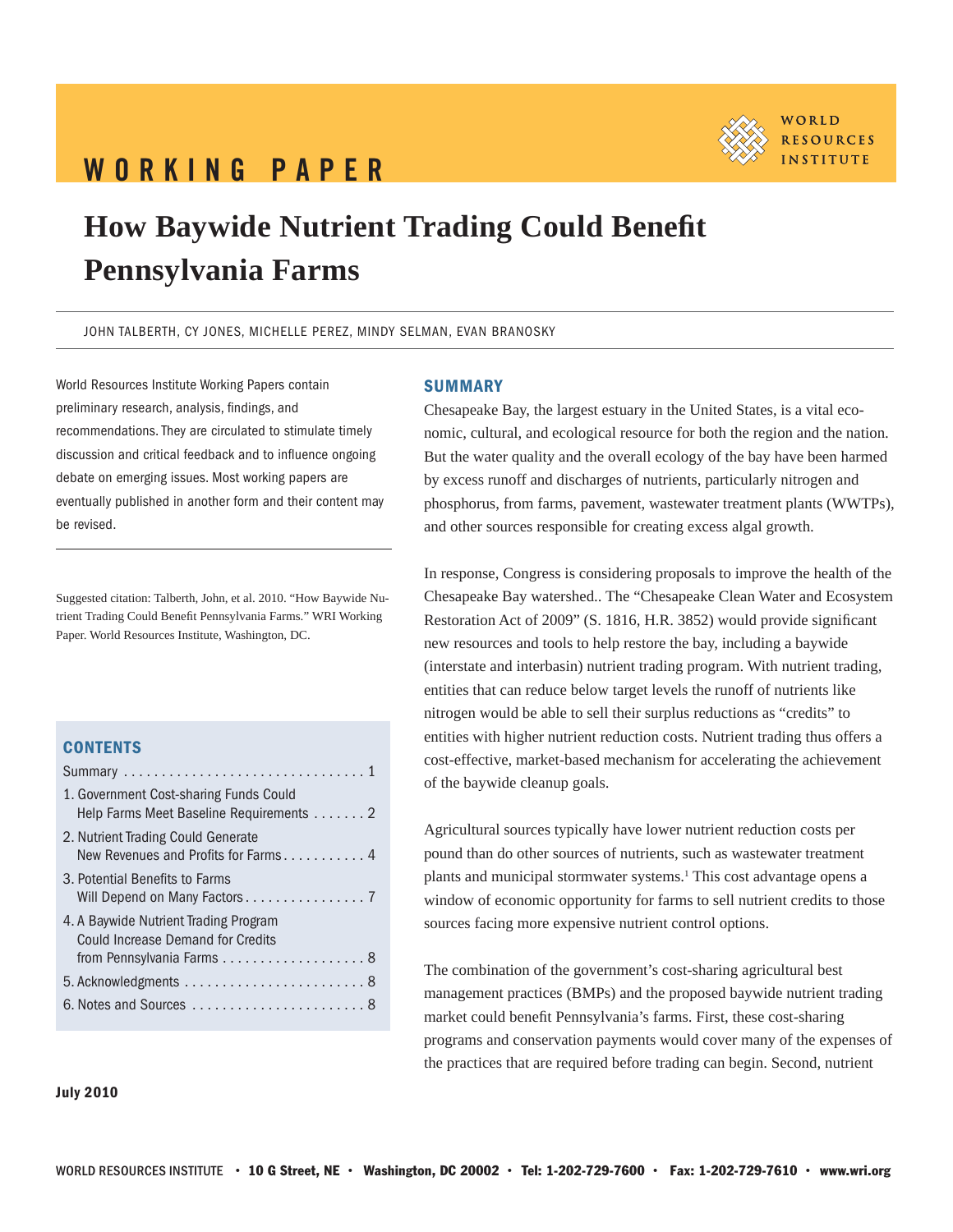trading could be a source of new revenue and profit for many (but not all) farms, with the benefits likely varying according to location, preexisting implementation of BMPs, and other factors. Third, a baywide nutrient trading program could increase the demand for credits generated from Pennsylvania farms beyond that of a nutrient trading program restricted to Pennsylvania.

# GOVERNMENT COST-SHARING FUNDS COULD HELP FARMS MEET BASELINE REQUIREMENTS

Trading programs in Pennsylvania, Maryland, and Virginia have established different "baseline" requirements for best management practices that must be fulfilled before trading can start.

To reach its baseline, Pennsylvania's current trading policy requires farms to meet at least one "threshold" requirement and all applicable regulatory requirements. The threshold requirements are the following:

- The application of manure (or its equivalent) must have a setback of 100 feet, which is achieved when one of the following is met:
	- Manure is not mechanically applied within 100 feet of surface water.
	- There are no surface waters on or within 100 feet of the farm.
	- The farm does not use manure and applies commercial fertilizer at or below the Pennsylvania state's recommended agronomic rates.
- The fields and the surface water (or its equivalent) must be separated by a 35-foot vegetated buffer, or
- The fertilizer is reduced by 20 percent, and all reductions are retired to meet the threshold.

Some Pennsylvania farmers are required to comply with three state laws and one federal law<sup>2</sup> and thus would need to be in compliance with the following laws in order to meet "the baseline of regulatory compliance" requirement before trading:

- All cropland in Pennsylvania must be managed according to an erosion and sediment control plan.
- The Pennsylvania Clean Streams Law requires all animal operations to be run according to a manure management plan that adequately addresses manure storage and management.
- Pennsylvania's Act 38 requires all animal operations over a specific density threshold to adequately store, manage, and apply manure to cropland according to a nutrient management plan.
- Pennsylvania's implementation of the federal Confined Animal Feeding Operation (CAFO) National Pollutant Discharge Elimination System (NPDES) Program requires eligible animal operations to obtain a permit.

Pennsylvania's "threshold" requirement differs from its state tributary strategy requirements, whereas Virginia's and Maryland's baseline requirements are the same. Pennsylvania does, however, cap the number of credits that can be generated in a single watershed at a level meant to ensure that the reductions required to meet the tributary strategy are not "traded away."

Besides using Pennsylvania's baseline approach (the threshold requirement coupled with the watershed cap), we at the World Resources Institute (WRI) considered another baseline approach, which assumes that the tributary strategy reduction requirements apply to individual farms. This approach simplifies the Pennsylvania baseline and at the same time enables a comparison with Virginia and Maryland farms.

Pennsylvania's alternate baseline approach is identical to Maryland's baseline approach. Both require farms first to meet their individual portion of the agricultural tributary strategy loading goal for their watershed before they can become eligible to trade credits. Thus, like Maryland's baseline approach, this individual farm baseline is a performance standard expressed as pounds of phosphorus and nitrogen per acre. Here, the number and type of BMPs that a farm installs to meet and maintain its baseline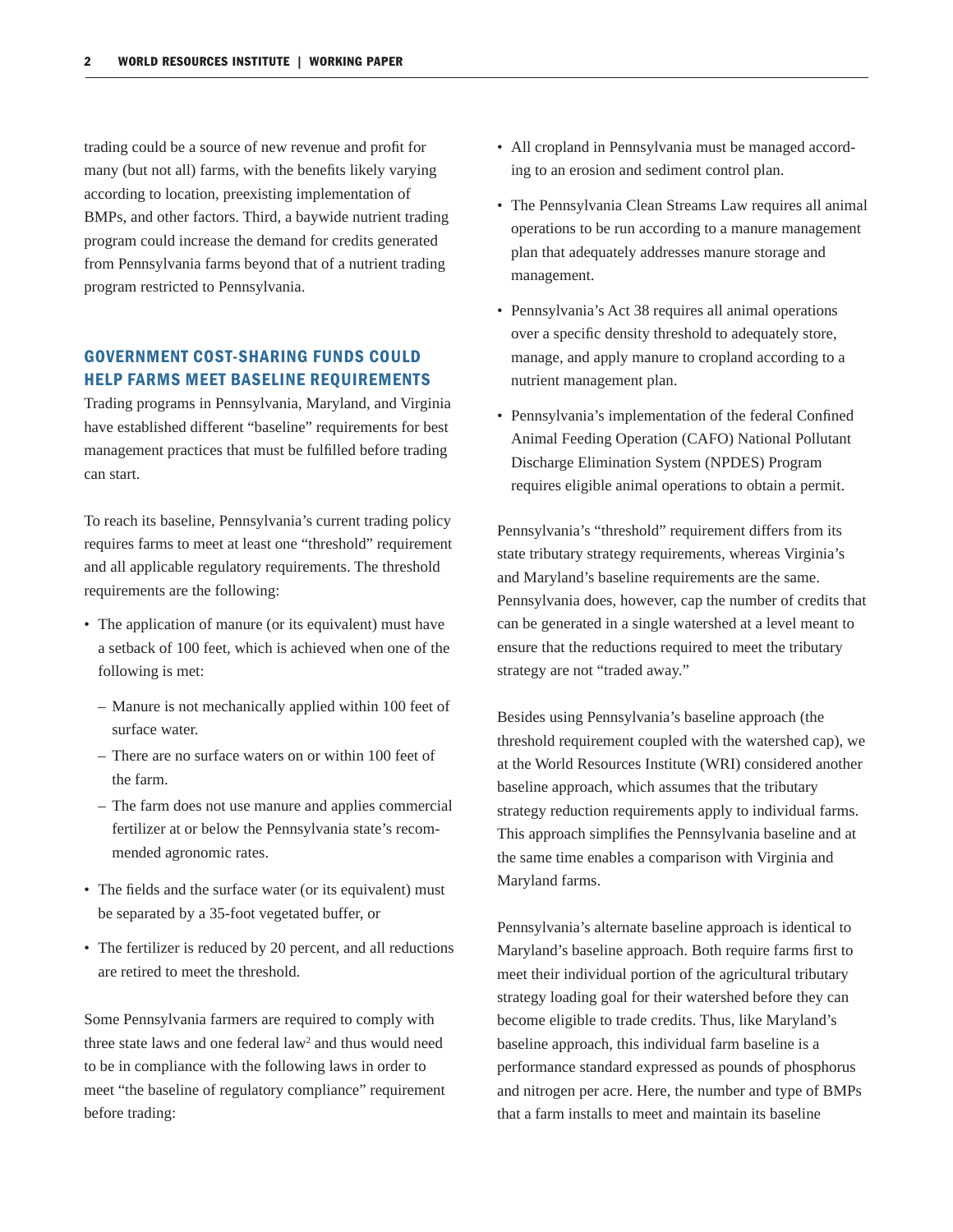| <b>Potential Practices to Achieve</b><br><b>Pennsylvania's Baseline Requirements</b>                                                                                                                                                                        | <b>Annualized</b><br><b>Costs per Acre</b> | <b>Effective</b><br><b>Cost-Share</b><br>Rate | <b>Government</b><br><b>Share per Acre</b> | <b>Farmer Share</b><br>per Acre |  |  |
|-------------------------------------------------------------------------------------------------------------------------------------------------------------------------------------------------------------------------------------------------------------|--------------------------------------------|-----------------------------------------------|--------------------------------------------|---------------------------------|--|--|
| <b>Conservation tillage</b>                                                                                                                                                                                                                                 | \$8.39                                     | 75%                                           | \$2.54                                     | \$0.85                          |  |  |
| Nutrient management                                                                                                                                                                                                                                         | \$14.18                                    | 58%                                           | \$8.23                                     | \$5.95                          |  |  |
| Soil and water conservation plan: contour strip cropping                                                                                                                                                                                                    | \$19.31                                    | 75%                                           | \$14.48                                    | \$4.83                          |  |  |
| Grass buffer                                                                                                                                                                                                                                                | \$205.59                                   | 80%                                           | \$164.47                                   | \$41.12                         |  |  |
| Forest buffer                                                                                                                                                                                                                                               | \$331.77                                   | 80%                                           | \$265.41                                   | \$66.35                         |  |  |
| Notes: Practice costs are based on the studies cited in note 6. Effective cost-share rates are generalized estimates that<br>take into account federal and state programs and rates applicable to capital, maintenance, and land rental cost<br>components. |                                            |                                               |                                            |                                 |  |  |

# Table 1 | Government Cost-Share Programs and Conservation Payments Could Offset Much of the Cost to Meet Baseline in Pennsylvania

depend on its current management, its location within the watershed, and its current BMPs. WRI's approach also requires that farms meet all applicable regulations and have carried out a nutrient management plan.

Many of the BMPs that farms are likely to use to fulfill Pennsylvania's existing baseline requirement or the alternate baseline approach are eligible for federal and state funds for cost-sharing. But since farms must compete for these funds, not all may receive support. Depending on the program and the practice, government cost-sharing programs typically cover between 50 and 80 percent of the costs to implement BMPs.<sup>3</sup> In fiscal year 2008, the U.S. Department of Agriculture's (USDA) Natural Resource Conservation Service provided approximately \$94 million for financial and technical assistance programs to help install BMPs in the Chesapeake Bay watershed. Of this amount, approximately \$27 million was allocated to Pennsylvania farms.<sup>4</sup> In that same year, the state of Pennsylvania also provided \$10 million for agricultural BMPs.5

WRI estimated the potential net costs to farms for meeting both existing and alternate baselines in Pennsylvania, taking into account the cost-sharing assistance and conservation payments that a farm could receive from participating in the Pennsylvania Department of Environmental Protection's (DEP) Chesapeake Bay Financial Assistance

Funding Program, the USDA's Conservation Reserve Enhancement Program (CREP), the Environmental Quality Incentives Program (EQIP), and other programs. Included here are the initial capital costs, annual maintenance costs, forgone revenues from production, and farms' transaction costs for participating in these programs. For each element, WRI based its cost estimates on a variety of federal, state, and university sources.6

The costs of some practices—such as cover crops, conservation tillage, and nutrient management planning—remain fairly constant each year. The costs of other practices, such as planting forest or grass buffers, are one time and up front. Cost-sharing funds are typically distributed annually. Because of the disparity in the costs' timing, net costs were annualized or "spread out evenly" over the typical life of a cropland conversion contract (e.g., forest buffers), which is 15 years.

Table 1 summarizes the annualized net costs per acre for a group of BMPs that might be used to fulfill either the existing or the alternate baseline, as well as the effective cost-share rates and the resulting government and farm share of expenditures per acre. The alternate Pennsylvania baseline approach does not prescribe the types of practices that should be used to meet the baseline. Instead, farms are free to choose whichever they prefer, as long as they achieve the baseline.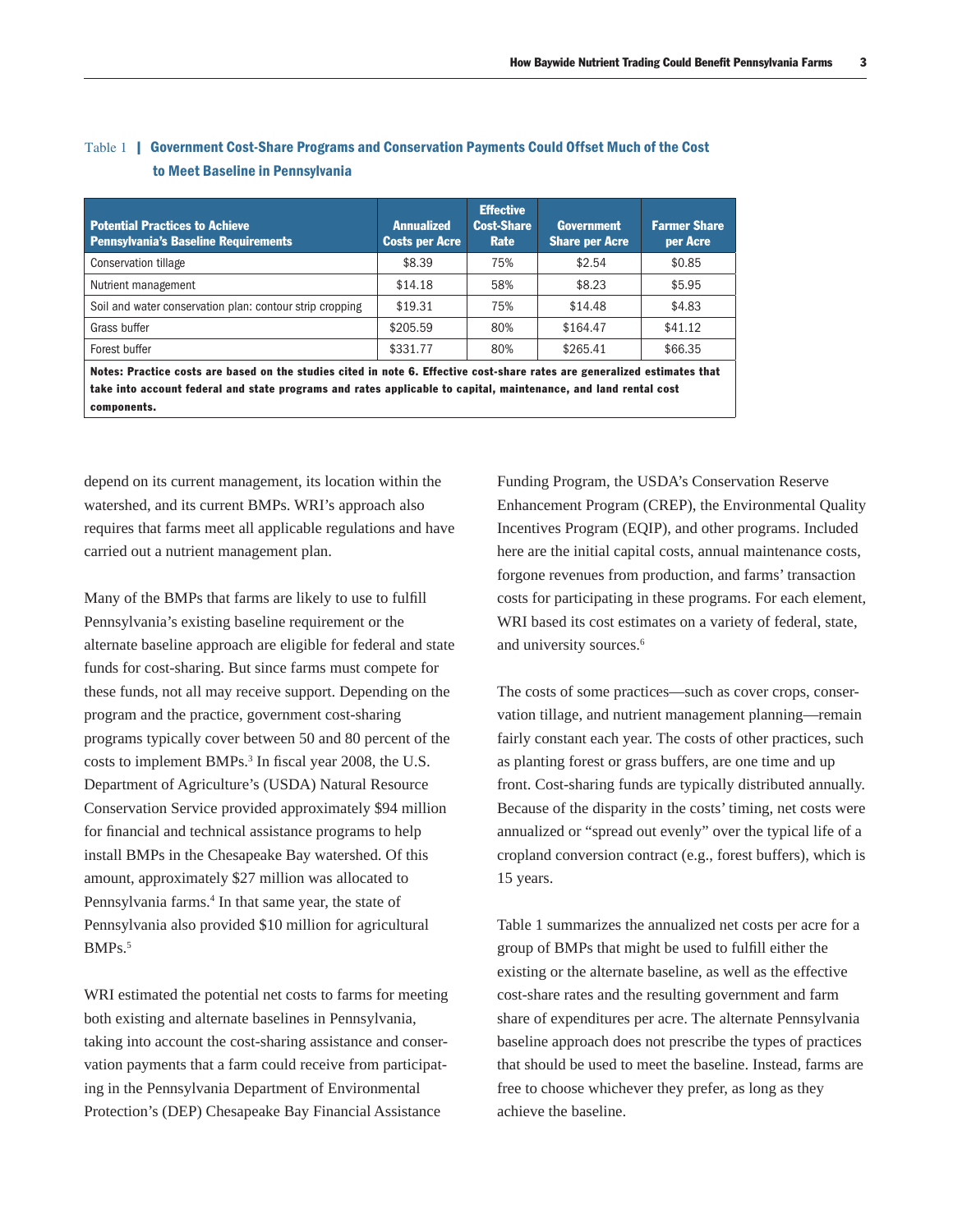| <b>Credit Generating Practice</b><br>(After Meeting Baseline)                                          | <b>N-reduction</b><br>(lbs/ac/yr) | <b>Acres on</b><br><b>Typical Farm</b> | <b>Potential Credits</b> | <b>Annual Gross</b><br><b>Revenues at \$20/lb</b> |  |  |  |
|--------------------------------------------------------------------------------------------------------|-----------------------------------|----------------------------------------|--------------------------|---------------------------------------------------|--|--|--|
| Early plant cover crops                                                                                | 2.10                              | 198                                    | 415.80                   | \$8,316                                           |  |  |  |
| Nitrogen reduction (15%) on crops                                                                      | 2.71                              | 198                                    | 535.59                   | \$10,712                                          |  |  |  |
| Crop to conservation cover                                                                             | 4.54                              |                                        | 4.54                     | \$91                                              |  |  |  |
| Grass buffer                                                                                           | 10.50                             |                                        | 10.50                    | \$210                                             |  |  |  |
| Forest buffer                                                                                          | 16.90                             | 3                                      | 50.70                    | \$1,014                                           |  |  |  |
| Wetland restoration                                                                                    | 31.80                             | 5                                      | 159.00                   | \$3,180                                           |  |  |  |
| Note: Nutrient reduction factors are from a sample in the Potomac Basin.<br>Source: NutrientNet, 2010. |                                   |                                        |                          |                                                   |  |  |  |

#### Table 2 | Potential Gross Revenues from Single Practices to Generate Nutrient Credits in Pennsylvania

NUTRIENT TRADING COULD GENERATE NEW REVENUES AND PROFITS FOR FARMS

Once a farm meets and maintains Pennsylvania's baseline requirements, it is eligible to generate nutrient credits by implementing additional nutrient reduction practices, and it can sell these credits in a nutrient trading market. To estimate the potential benefits, WRI analyzed the economics of nutrient trading for farms of different types and locations in Pennsylvania, using a farm profit calculator that considers potential economic impacts on farms from a long-term investment perspective. Our analysis considers only the incremental effects of participating in nutrient trading markets and does not include profits from the agricultural operation of the farm as a whole.

First, we estimated the potential revenue to farms from selling nitrogen credits. The farms' practices vary according to how many credits they can generate and how much land the practices require. Note that Pennsylvania's trading policy does allow farms to receive government cost-share funding for implementing credit-generating practices. But for this analysis, WRI chose to limit cost-share funding to baseline practices in order to be more in line with the evolving baywide trading-program rules and to acknowledge that limited state or federal cost-share funds will likely be exhausted in helping farms first meet their legal baseline requirements. Our analysis also assumes that practices to generate credits must be separate and distinct from those practices used to meet and maintain baseline requirements. For example, a farm that switches from

"regular" cover crops to meet the baseline to "early planted" cover crops in order to generate credits will receive credits only for the difference in nutrient reduction between the two practices. Likewise, buffers implemented to generate nutrient credits must be in addition to those buffers required to meet the baseline.

Table 2 summarizes the potential credits and credit revenue on a single-practice basis that could be generated on a 200-acre farm using nutrient reduction factors from the Potomac Basin.<sup>7</sup> The annual revenue estimates reflect an assumed credit price of \$20 per pound of nitrogen (lb N) in a mature baywide nutrient trading market. These credit prices reflect WRI's scenario analysis showing \$20/ lb N as the average minimum credit price that farms would be willing to accept for selling credits.<sup>8</sup> Depending on the demand and supply, credit prices in a mature market could be higher given the higher nutrient reduction costs faced by stormwater systems and some wastewater treatment plants.

Next, our analysis estimated the net effect of those costs associated with meeting the baseline and generating credits, the revenues from government cost-share funds to maintain the baseline, and the revenues from sales of credits. For the credit-generating practices, these include capital costs, annual maintenance costs, forgone revenues from production, and transaction costs that farms must pay to participate in credit-trading markets. The analysis also factored in cost-share funding from existing programs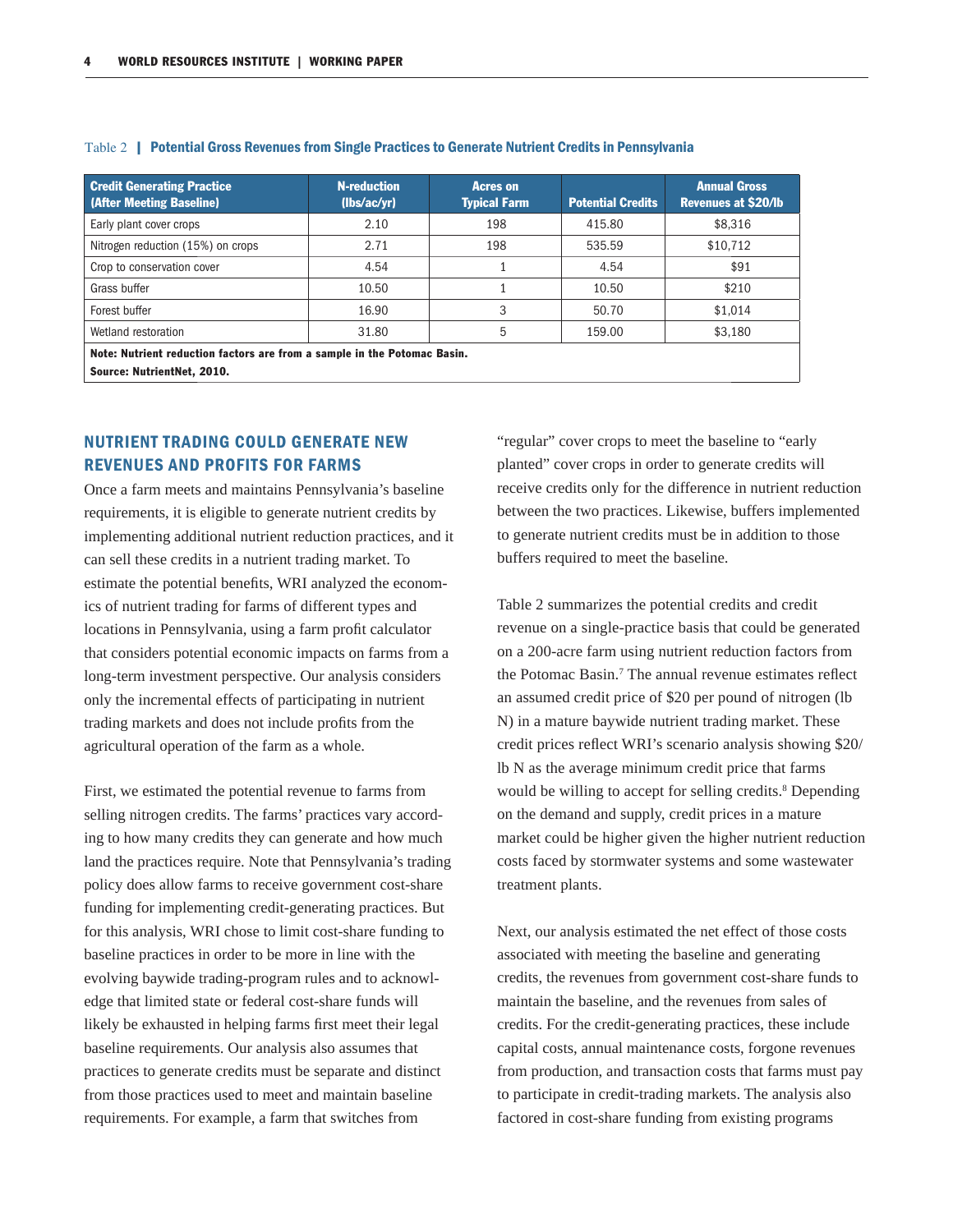using effective cost-share rates. Figures 1, 2, and 3 show the net impact for three farm scenarios.

Figure 1 shows the net impact of meeting the baseline and generating credits for a 200-acre crop farm in Bedford County in the Potomac Basin using commercial fertilizer and a credit price of \$20/lb N.

Figure 2 illustrates the net economic benefits of meeting the baseline and then generating credits on a 60-cow dairy farm with 200 acres of cropland using commercial fertilizer and manure in Lancaster County in the Susquehanna Basin, also with a credit price of \$20/lb N.

Figure 3 summarizes the net economic benefits of the Susquehanna farm using WRI's alternate baseline assumptions. This baseline requires one additional practice—cover crops—and a more stringent management of nutrients to meet the tributary strategy's goals. Because our alternate Pennsylvania baseline approach is based on performance,

the type of fertilizer used (e.g., commercial and/or manure sources) is relevant. Although the cost-share funds for cover crops were assumed to be zero, in a mature baywide program, cost-sharing for this practice is likely to be offered, since this practice would be widely used throughout the watershed. Because the alternate baseline approach assumes that significantly more baseline nutrients are reduced, the reductions achieved after the baseline BMPs will therefore be smaller. This in turn cuts the number of credits supplied and the associated revenues and profits for the Susquehanna "existing baseline" scenario presented in figure 2.

These scenarios reflect the varying degrees of effort needed to achieve the baseline, depending on current farm practices. All three scenarios assume that the farm has not yet implemented any baseline practices (i.e., the farm is starting "from scratch"). Because many farms in Pennsylvania already follow one or more of these "baseline" practices, this analysis represents the most conservative cost estimate. In

Figure 1 | Potential Economic Benefit of Baywide Nutrient Trading to a Crop Farm with 200 Acres of Pasture in the Potomac River Basin



# Source: WRI analysis.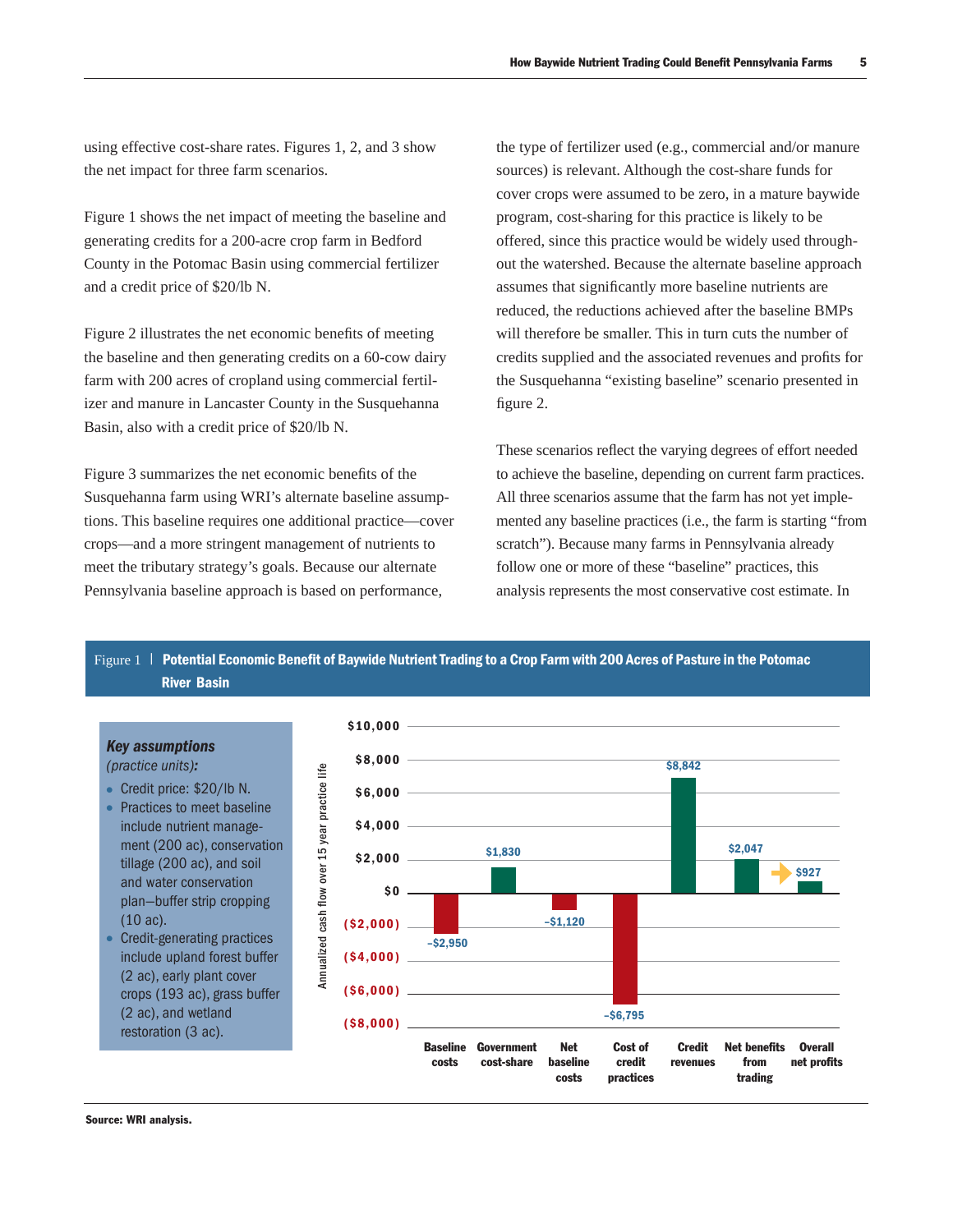### Figure 2 | Potential Economic Benefit of Baywide Nutrient Trading to a Dairy Farm with 200 Acres of Cropland in the Susquehanna River Basin, Existing Baseline Scenario



Source: WRI analysis.

Figure 3 | Potential Economic Benefit of Baywide Nutrient Trading to a Dairy Farm with 200 Acres of Cropland in the Susquehanna River Basin, Alternative Baseline Scenario

#### *Key assumptions*

(practice units)*:*

- Credit price: \$20/lb N. • Practices to meet baseline include nutrient management (198 ac), conservation tillage (198 ac), soil and water conservation plan buffer strip cropping (10 ac), and forest buffer (2 ac).
- Credit-generating practices include extended forest buffer (1 ac), grass buffer (1 ac), wetland restoration (5 ac), and 15% nitrogen reduction.



Source: WRI analysis.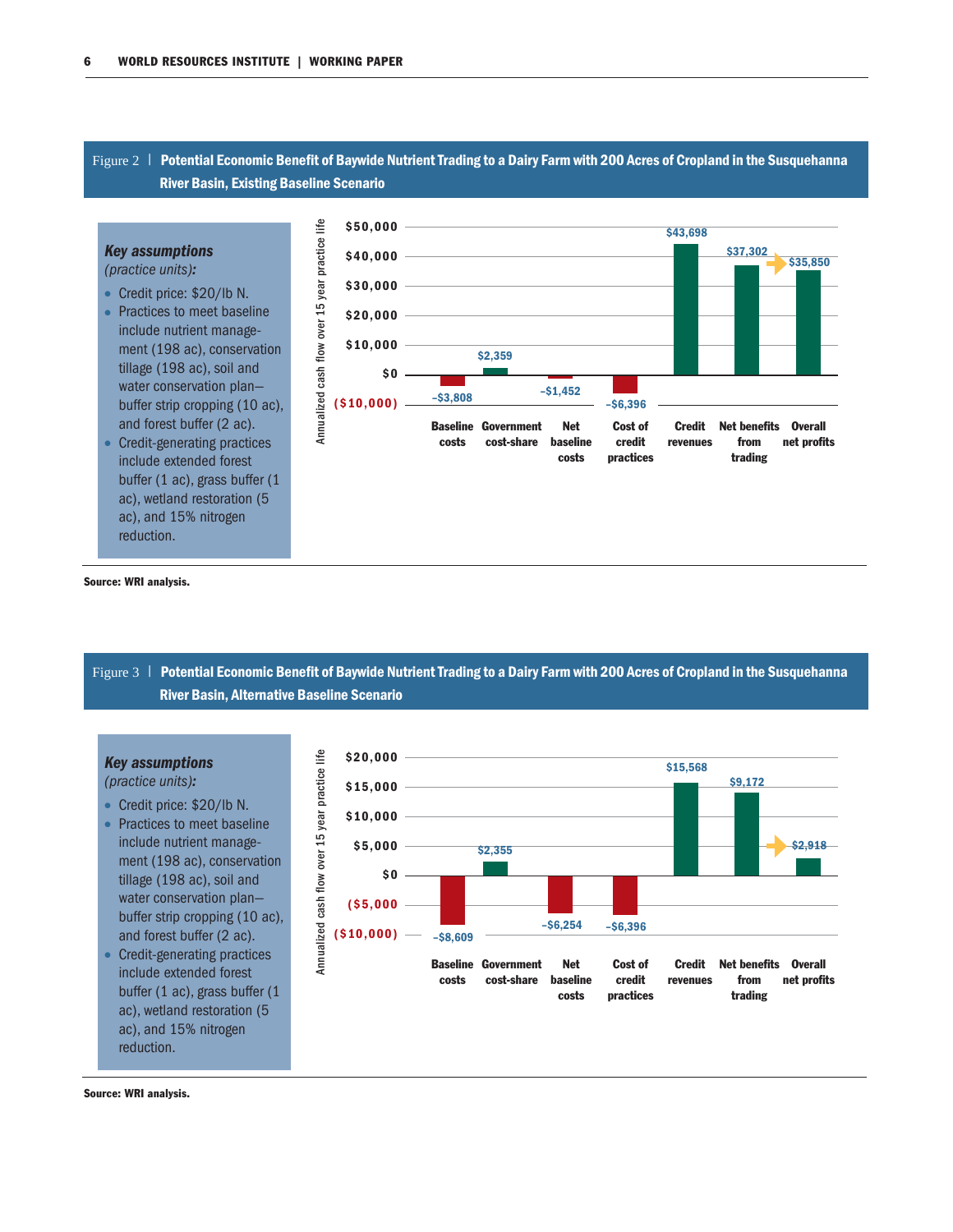addition, our analysis is not necessarily scalable, since even if the size of the farm increases, the acreage of certain practices such as constructing wetlands will not necessarily increase at the same rate. Moreover, WRI chose to represent only the nutrient load and reduction efforts on the crop production area of the livestock farm in the Susquehanna Basin scenario because Pennsylvania's state-trading program does not yet account for nutrient loads or reductions from in the animal production area. Accordingly, we restricted our scenario to representing the use of dairy manure as a fertilizer source for the crop production area only.

# POTENTIAL BENEFITS TO FARMS WILL DEPEND ON MANY FACTORS

For farms in Pennsylvania, the potential economic benefits of nutrient trading will differ depending on many factors, including the following:

*Location:* For each farm, the amount of nitrogen reduced by BMPs will vary according to differences in proximity to the bay, soil hydrology, and other factors. Thus, the economic benefits of trading will vary between river basins and within river basins. Generally, though, farms located closer to the bay have a greater potential for nitrogen reduction than farms do farther from the bay.

*Type of farm*: Crop- and pasture-based operations use different credit-generating practices. For example, using less fertilizer applies only to cropland, and animal exclusion zones usually are relevant only to pastures. Crop- and pasture-based operations also have different nutrient reduction factors.

*Current practices:* The cost and time required for a particular farm to reach the baseline depend on its current practices, including crop types, application rates, incorporation methods, type of fertilizer used (commercial/organic), and BMPs implemented. Farms that already are using BMPs will have less to do to achieve lower nitrogen baseline loads and will have lower associated costs than will farms that have not implemented any BMPs and are "starting from

scratch." Many farms in Pennsylvania and around the bay have already begun using conservation practices.

*Cost-share funding availability*: The scenarios in our analysis are based on average effective cost-share rates of existing programs, which range between 50 and 80 percent (table 1). If the availability or use of cost-share funding were capped at lower levels, the farms' net economic benefits would decline as well. Therefore, regardless of trading, adequately funding the government's agriculture conservation cost-sharing programs is important to nutrient-trading markets and to restoring the bay.

*Credit price:* Credit price will have a significant impact on the profitability of nutrient trading to farms, with higher credit prices yielding higher net profits.

*Trading ratios:* Trading ratios will affect the costs and benefits to farms participating in the trading program. Trading ratios are used to adjust nutrient credits in order to account for factors such as uncertainty, overall environmental benefits, and risk. The states' current trading ratio policies vary widely. For instance, Pennsylvania and West Virginia require a 10 percent and a 20 percent reserve ratio, respectively, to hedge against risks related to any failure of BMPs; Maryland has a 10 percent retirement ratio to ensure an overall water quality benefit; and Virginia has a two-toone trading ratio for point-to-nonpoint source trades to account for uncertainty (i.e., buyers must purchase two credits for every pound of nutrient offset needed). Although an interstate program would allow existing state programs to continue operating in their current form, policymakers would probably choose to combine certain aspects of the states' trading programs into a larger, baywide trading program. They are likely to reexamine trading ratios because they can create comparative advantages for buyers and sellers in states with low trading ratios and comparative disadvantages for buyers and sellers in states with high trading ratios. For this reason, our analysis does not model the impact of existing trading ratios. Instead, we simply assume that a pound of nutrient reduction equals one nutrient credit available for sale or purchase.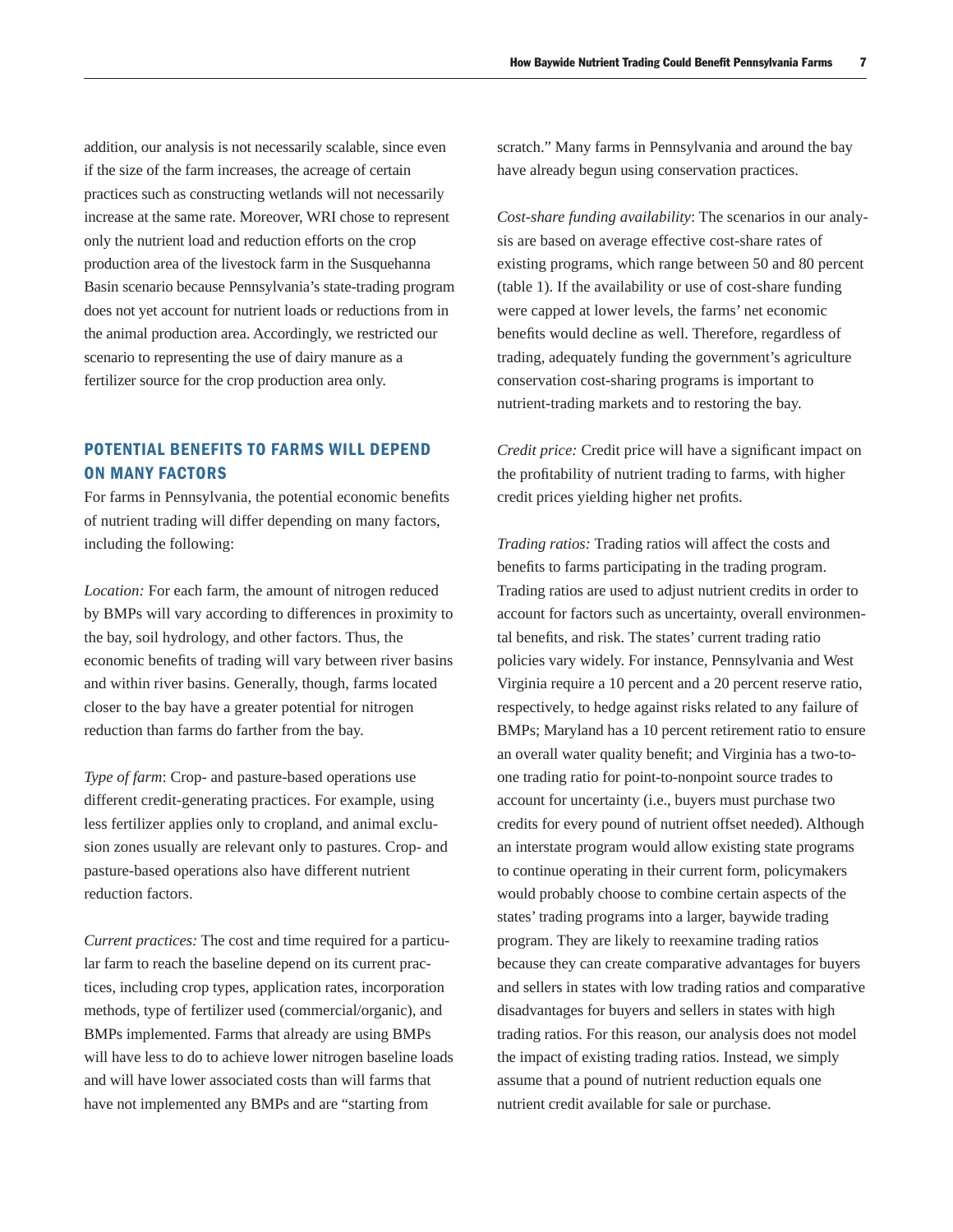# A BAYWIDE NUTRIENT TRADING PROGRAM COULD INCREASE DEMAND FOR CREDITS FROM PENNSYLVANIA FARMS

The Chesapeake Clean Water and Ecosystem Restoration Act of 2009 would establish a *baywide* nutrient trading program, thereby allowing generators of nutrient credits to sell credits to buyers throughout the Chesapeake Bay watershed.

In summary, a baywide nutrient trading market combined with other programs could benefit Pennsylvania farmers. Existing government agriculture conservation cost-sharing programs could cover many of the costs associated with meeting the baseline requirements, and nutrient trading could be a source of new revenue and profit for many (but) not all) farms. Furthermore, baywide nutrient trading could increase the demand for credits generated from Pennsylvania farms beyond the demand generated by a Pennsylvaniaonly trading market.

#### ACKNOWLEDGMENTS

For their generous financial support of this working paper, WRI thanks the Linden Trust for Conservation, the David and Lucile Packard Foundation, the Red Crane Foundation, and David Blood; for reviewing and providing constructive suggestions on the farm profit calculator model, which underpins the economic analysis in this paper, WRI thanks Roger Claassen (USDA Economic Research Service), Marc Ribaudo (USDA Economic Research Service), and Kurt Stephenson (Virginia Tech); and for their review and comments on this working paper's text, WRI thanks Ann Smith Roda (Pennsylvania Department of Environmental Protection); Jimmy Daukas (American Farmland Trust); Vasco Bilbao-Bastida and Roger Ullman (Linden Trust for Conservation); Polly Ghazi, Craig Hanson, Alexia Kelly, Janet Ranganathan, and Lydia Weiss (WRI); and Beth McGee (Chesapeake Bay Foundation).

Financial contributions and/or reviews do not constitute acceptance or endorsement of WRI's findings. The authors are solely responsible for any omissions or errors.

#### NOTES AND SOURCES

- 1. For details, see Jones, Cy, et al. 2010. "How Nutrient Trading Could Help Restore the Chesapeake Bay." WRI Working Paper. World Resources Institute. Washington, DC. Available at: www.wri.org; Chesapeake Bay Commission. 2004. *Cost-effective Strategies for the Bay: 6 Smart Investments for Nutrient and Sediment Reduction*. Annapolis, MD: Chesapeake Bay Commission; Office of Inspector Generals of the United States Environmental Protection Agency and the United States Department of Agriculture. 2006. "Saving the Chesapeake Bay Watershed Requires Better Coordination of Environmental and Agricultural Resources." Available at http://www. epa.gov/oig/reports/2007/20061120-2007-P-00004.pdf.
- 2. See the Clean Streams Law**,** chapter 91 of the Pennsylvania Code, available at http://www.pacode.com/secure/data/025/chapter91/ chap91toc.html, Pennsylvania Code § 102.4; and Pennsylvania's *Manure Management Manual*, available at http://panutrientmgmt.cas. psu.edu/pdf/rp\_manure\_mgmt.pdf. See also Pennsylvania's Nutrient Management Law, Act 38, available at http://panutrientmgmt.cas.psu. edu/pdf/lr\_Act38\_Reg\_Sum0609.pdf; and the Clean Streams Law. For erosion and sediment control requirements, see http://www.pacode. com/secure/data/025/chapter102/s102.4.html. Also see Pennsylvania's Rules and Regulations Environmental Quality Board [25 PA. CODE CHS. 91 AND 92]; Concentrated Animal Feeding Operations and Other Agricultural Operations [35 Pa.B. 5796]; http://74.125.155.132/ search?q=cache:IOPUwP6VdQgJ:panutrientmgmt.cas.psu.edu/pdf/ rp\_CAFO\_regulations.pdf+panutrientmgmt.cas.psu.edu/pdf/rp\_ CAFO\_regulations&cd=1&hl=en&ct=clnk&gl=us&client=firefox-a.
- 3. American Farmland Trust. *A Landowner's Guide to Conservation Buffer Incentive Programs in Pennsylvania.* Available at http://www. pa.nrcs.usda.gov/news/FTPPublications/LandownersGuide.pdf.
- 4. U.S. Department of Agriculture Natural Resources Conservation Service. 2009. "Conserving Natural Resources in the Chesapeake Bay." Available at http://www.nrcs.usda.gov/news/pdf/ chesapeake\_bay\_regional\_accomplishments\_report\_2008.pdf. The funding estimate includes spending from the following programs: Agricultural Management Assistance, Conservation Reserve Program, Conservation Security Program, Conservation Technical Assistance, Environmental Quality Incentives Program, Farm and Ranchlands Protection Program, Wildlife Habitat Incentives Program, and Wetlands Reserve Program.
- 5. Chesapeake Bay Foundation, Personal communication, November 30, 2009, pertaining to estimate of FY2008 state agricultural best management practice cost-share spending within the Chesapeake Bay watershed.